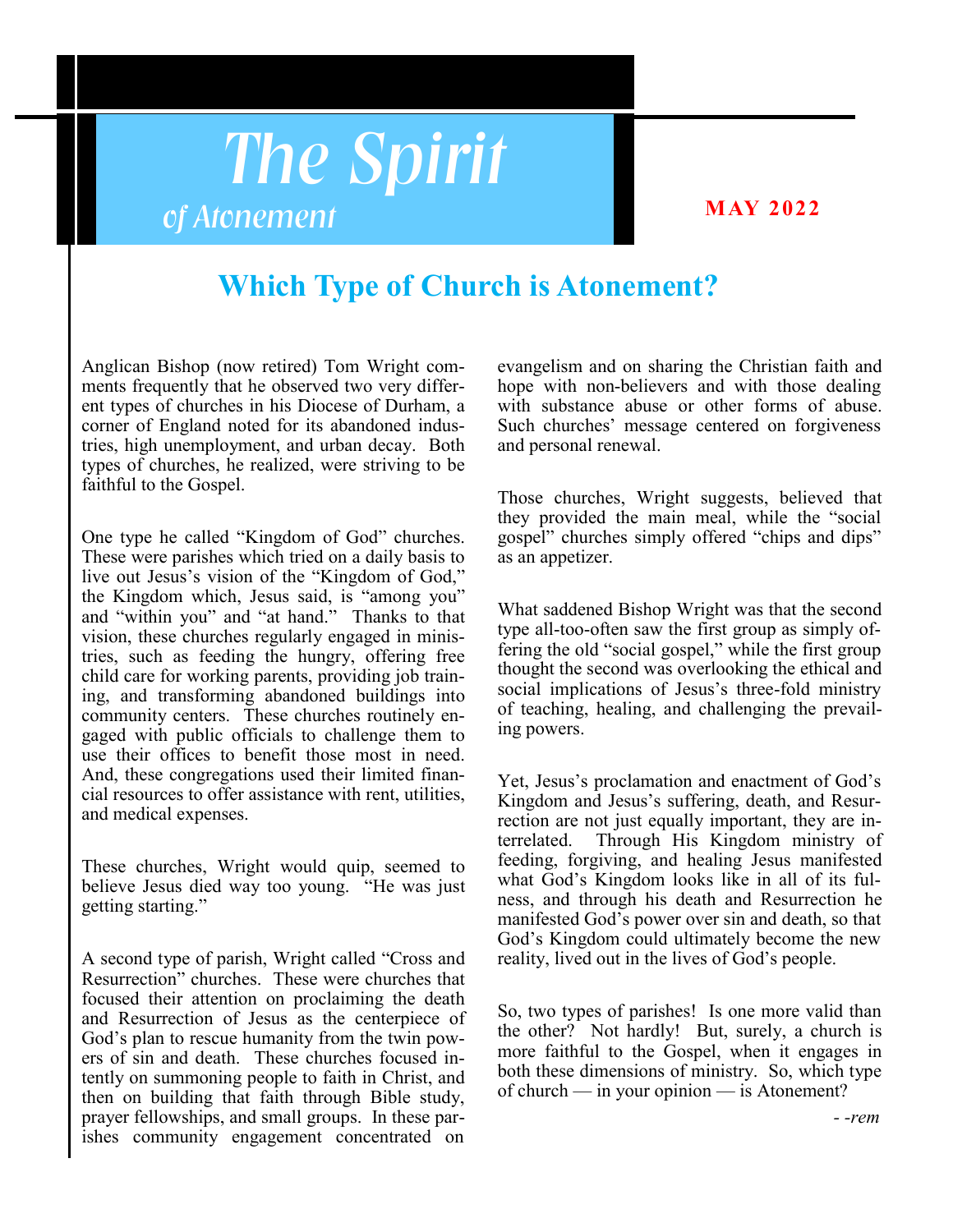

**Seniors Alive** 

*(subject to change or cancellation***)**

#### *Monthly Meetings*

Vaccinated seniors (age 50 and over/proof of vaccination required) are invited to monthly meetings in Fellowship Hall.

The next meeting will be on Monday, May 23, at 1:30 p.m. Harmony Duo, Steve Galati and Jim Ford combine for great harmony. There will be a brief business meeting, and dessert will be served.

#### *2022 Tours*

• May 18, Enjoy a visit to The Hill. Bus departs at 9:30 a.m. and returns at 4:30 p.m. Cost is \$85 per person

- June 22, Washington, Mo.—includes Model Train Museum, candy, art studio. Bus departs at 10:00 a.m. and returns at 7:30 p.m. Cost is \$95 per person.
- July 20, Casey, Ill.—You will be "largely" surprised! See one of Lincoln homes, too. Bus departs at 7 a.m. and returns at 7:45 p.m. Cost is \$105 per person.

For more information on these tours, please contact Don Kuethe at (314) 831-8478 or at *dthekey@sbcglobal.net*.

*[https://www.alcs](https://www.alcs-web.com/seniors-alive)-web.com/seniors-alive*



## Atonement Book Club...

Atonement Book Club normally meets in the Multi-Purpose Room on the second Sunday of the month at 1:30 p.m. Current Covid safety guidelines are followed. We welcome new members.

Note: If we are unable to meet in person due to changes in Covid numbers and guidelines, we will schedule a Zoom meeting for the same time and date.

The next meeting will be on Sunday, May 1, beginning at 1:30. We will be discussing *Daughter of Moloka'i,* by Alan Brennert. This companion tale to *Moloka'i* tells the story of Ruth, the daughter whom Rachel Kalama—quarantined for most of her life at the isolated leprosy settlement of Kalaupapa— was forced to give up at birth. The book follows young Ruth from her arrival at the Kapi'olani Home for Girls in Honolulu, to her adoption by a Japanese couple who raise her on a strawberry and grape farm in California...and more.

Please consider joining us. For more information or questions, please contact Jan Koch at (314) 921-5434 or *njkoch@aol.com.*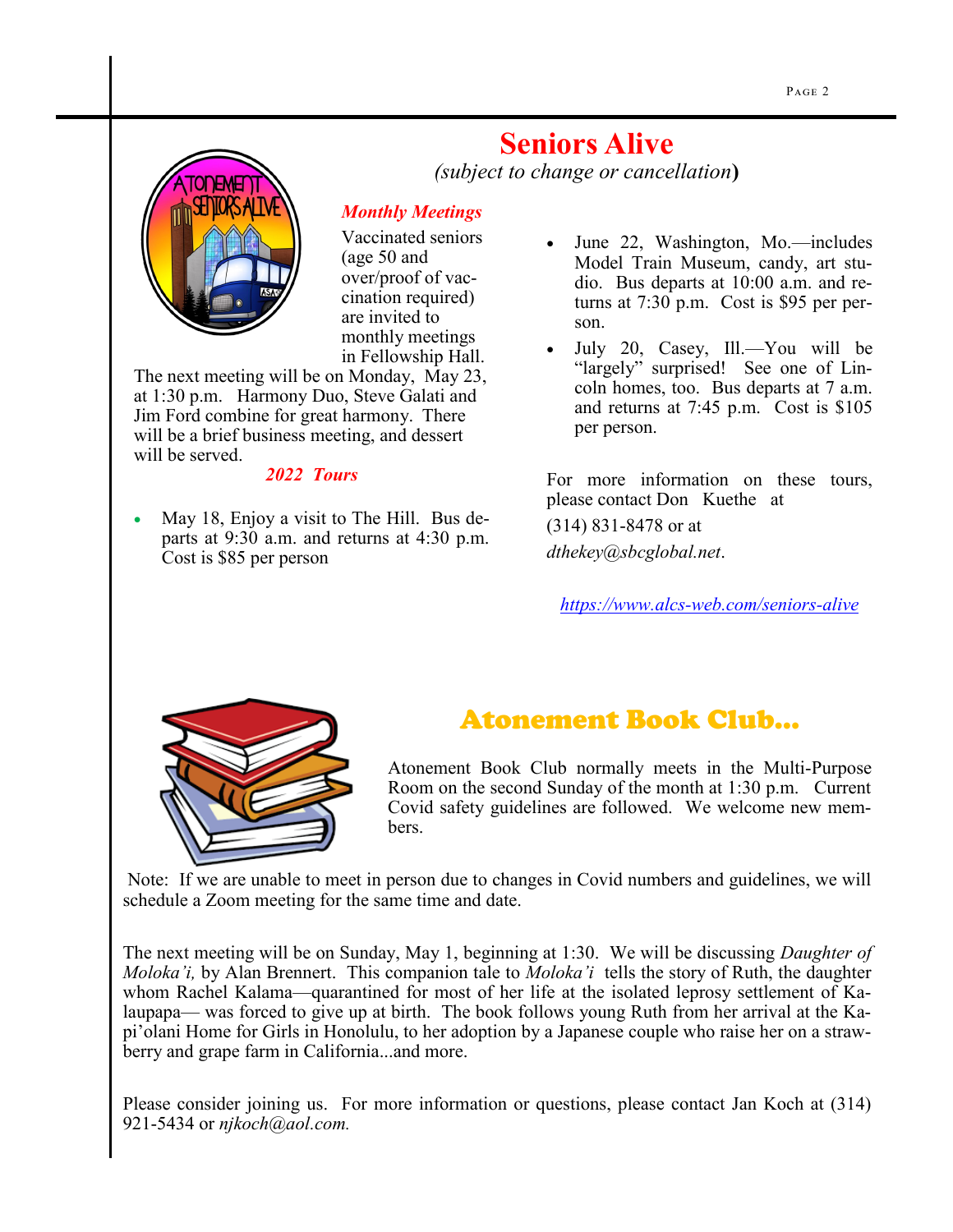

May is a beautiful time of year, and also a time to recognize high blood pressure, cholesterol, and stroke awareness. High blood pressure can harm your heart's ability to pump effectively. It speeds up the process of hardening of the arteries and increases risk of stroke. Early treatment may prevent permanent damage and death and will increase the likelihood for a quicker and more complete recovery.

#### **What do I need to know about stroke, cholesterol, and blood pressure?**

Stroke is also called brain attack and is caused when the blood supply to the brain is clogged or bursts. Therefore, part of the brain does not get enough oxygen and nutrients. This can cause death of brain cells within minutes. When a significant amount of brain cells die there is permanent damage. Some strokes are preceded my mini-strokes (also called Transient Ischemic Attacks or TIAs) when there are stroke symptoms which are not permanent. Risk factors for stroke include high blood pressure, problems in the blood vessels such a atherosclerosis (the build up of fats, cholesterol, and other substances in and on the artery walls), and aneurysms (abnormal bulge in the wall of a blood vessel). An aneurysm can burst causing internal bleeding and often death. Some heart rhythm problems, such as atrial fibrillation (an irregular, often rapid heart rate that commonly causes poor blood flow) are also dangerous. Women who are obese or who have gained more than 44 pounds since age 18 have a much higher risk for stroke than women who have maintained a normal weight.

 The signs of stroke can include:

- Sudden numbness on one side of the face, arm, or leg
- Difficulty speaking
- Sudden change in vision
- Dizziness, loss of balance, or difficulty walking
- Sudden severe headache

#### **What can I do to protect myself?**

The following are guidelines offered for reducing your stroke risk.

- Check your blood pressure often, since it can be elevated without causing any symptoms.
- If you have high cholesterol or high blood pressure, work at reducing them.
- Get down to a normal weight and exercise at least four days a week.
- Eat a heart healthy diet with 8-10 servings of fruits and vegetables, and three servings of low fat/ no fat dairy product. Keep total fat consumption of 27 percent of total calories.
- Take medication prescribed, even if you feel fine.
- If your total cholesterol level is over 200 or LDL is over 130, check with your doctor on available medications.

"I pray that you may enjoy good health and all may go well with you even as your soul is getting along well" (Third John 2).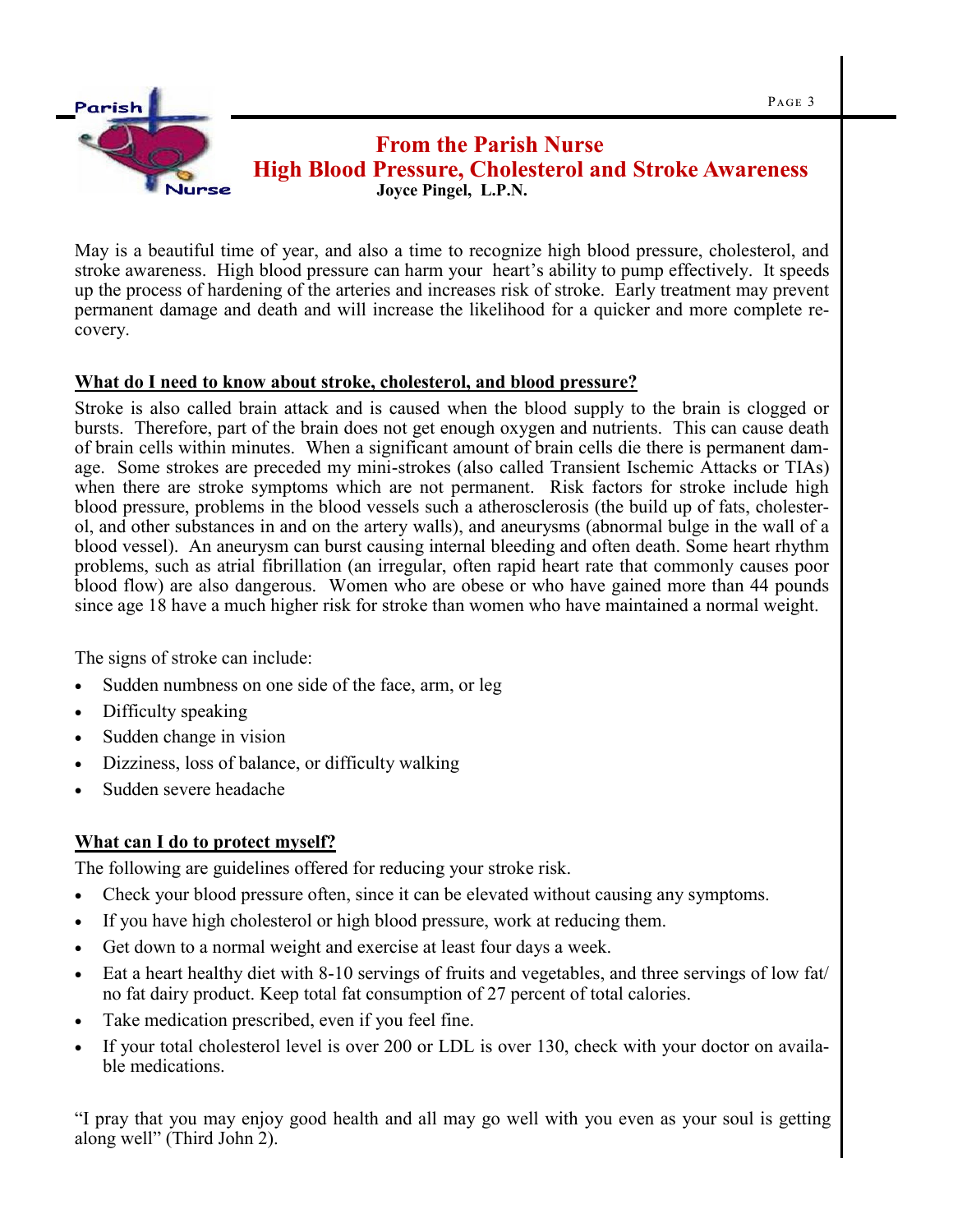Page 4



*News from Atonement Lutheran School, Principal Rob Biesendorfer*

#### Dear Friends,

As I write this article, I put words to paper with mixed emotions. Serving the church in a variety of roles has been the main theme of my career. For the last three years I have been blessed to serve here at Atonement. Yes, the hills to climb have been steep, the challenges frequent, yet the joys have always surpassed the disappointments.

Over the course of the past few years, our enrollment increased from one year to the next. The financials are looking better, and we are fully accredited for five more years.

This is a result of a team of talented and interested people that I have been blessed to work with.

- Working side by side with a group of dedicated teachers who have been congratulated on their relationship building, instruction, and positive spirit. We are richly blessed!
- Leading with a school board that has been a delight to plan with. Honesty, coupled with care, is what makes our meetings successful. We are richly blessed!
- The parents have been wonderful. The APTO specifically has had such a positive impact on our school. They provide fun and funding and make events such special times. I also think of parents I see on a daily basis in the parking lot or wherever. A respectful group of people who appreciate the hard work of our staff. We are richly blessed!
- The best part of the job is being with the children and young adults. Greeting them at the door most every morning is a mood lifter. We are richly blessed!
- Pastor Mueller is a great teammate. He is there when needed, yet lets everyone do his or her job! We are richly blessed!

.

• Members of The Lutheran Church of the Atonement, I thank you for your prayers, support, and encouraging manner. Thanks for your support of our school and continued support as we reach out to the community for Christ. We are richly blessed!

I'm excited about our future! Ms. Kim Kern, our new principal, is already on board and we're working together for a seamless transition. She is passionate about continuing and improving on the great things going on at Atonement Lutheran School. She will be a blessing to the school.

So, why the mixed emotions? I'm looking forward to seeing how God works in my retirement life. Lyn, my wife, and I are retiring together. We look forward to traveling, especially Northwest to see our grandson more often. I live on a lake and look forward to fishing. I'm growing a garden and looking forward to tending it when I want to.

All while trusting God to place me with other opportunities He might have in store.

In His Service,

Rob Biesendorfer (Mr. B) *rbiesendorfer@alcs-web.com* or (314) 837-1252

#### **Blood Drive**

The parish nurses will host a blood drive in Fellowship Hall on May 12. Impact-Life will be here (formerly known as Mississippi Valley Regional Blood Center) from 3:30 to 6:30 p.m. Blood supplies are low, so your help is needed! Please call Joyce Pingel, (314) 740-2137.

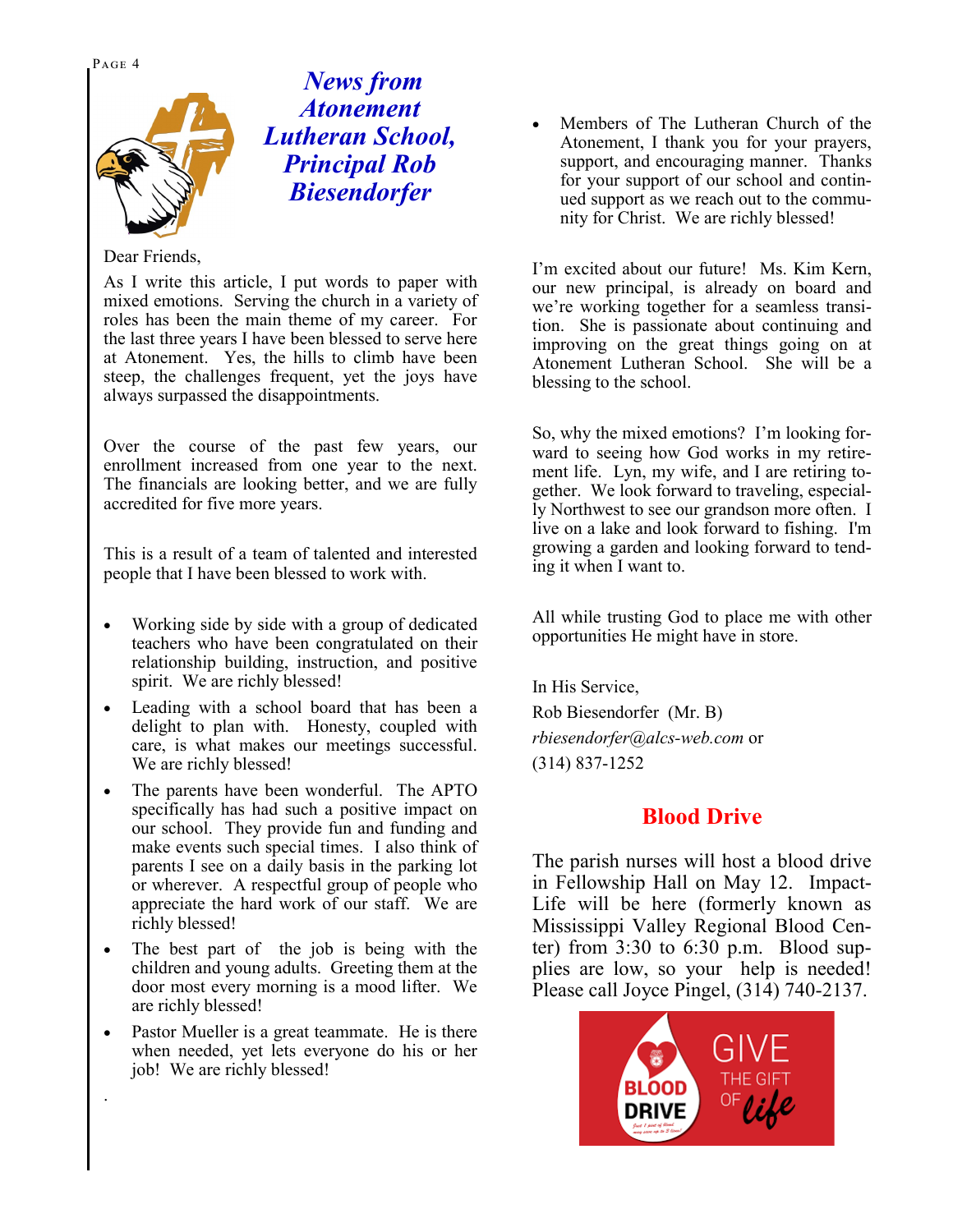## Atonement Creation Care Tip



In February, there was a promise of more recycling locations. Here are some more. Household Hazardous Waste Drop-Off Facilities, by appointment. Check the website for call them about items that are accepted.

• St. Louis County Public Health, Chemicals and Paint, *www.hhwstl.com* (314) 615-8989

• Electronics Recycling, Spectrum E-cycle Solutions, 1521 Page Industrial Blvd. 63132, (314) 428-0777, *spectrumecycle.com*

• Chemicals Recycling, ECO Recycling, 6515 Page Ave., 63133, (314) 862-3335, *ecorecycling.com*

There are many more on the internet. Enter the item to be recycled before the word recycling." Most recycling centers have websites and Facebook pages.



Notes: The Church's \$9,375 per month (\$112,500 annual) support for the School is included above as an expense for the Church and income for the School.

Status: Green = Good/At or Above Expectations Yellow = Caution/Slightly Under Expectations Red = Danger/Significantly Below Expectations